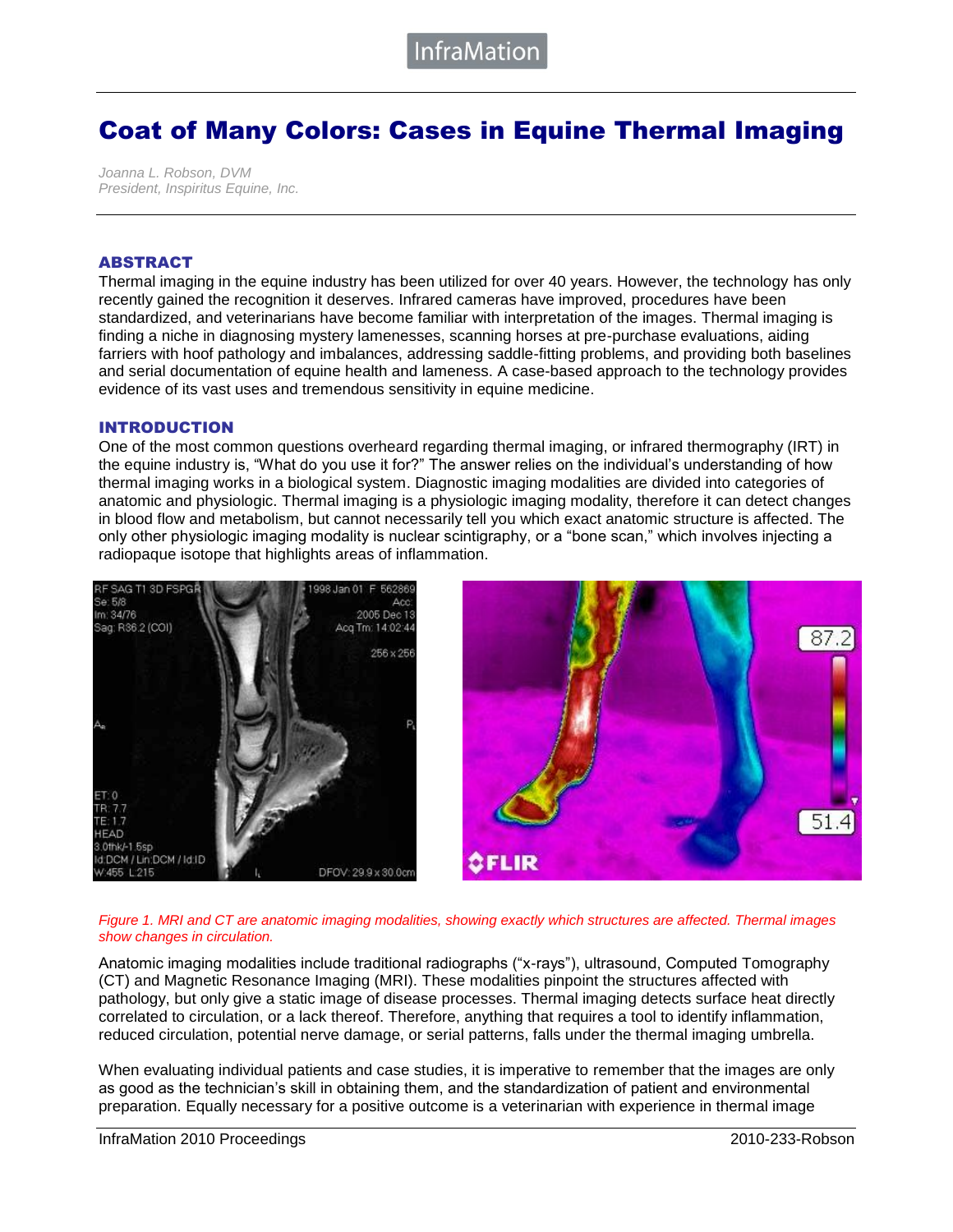nfraMatior

evaluation. Only when these conditions are met, can a successful interpretation be made. Thermal imaging's historical failure in the equine industry was due to the lack of understanding of how to prepare and where to place the horse, and how to read the images once they were obtained. As interest in this technology grows, it will continue to come under fire as a useful technology as untrained technicians and veterinarians attempt to add it to their businesses without a complete understanding of its proper implementation.

Thermal imaging is safe, cost-effective for the client and practitioner, is quick to perform, and is reliable in experienced hands. These advantages of thermography will aid its acceptance, as skilled practitioners recognize these inherent benefits and seek to use the tool correctly. From pre-purchase examinations, to saddle-fitting, pre- and post-competition or race screening, identifying mystery lamenesses, and as a tool to maintain ethics in equine sport, there is no diagnostic tool more convenient and effective than thermal imaging. The following presented cases demonstrate thermography's role in optimizing equine health and performance.

## CASE ONE: THE EQUINE BACK

Evaluation of the equine back is typically limited to the veterinarian's skill in palpation. Sadly, there is little to zero saddle-fitting education provided to veterinary students or post-graduates unless they seek this information out as individuals. Equine back pain is often mistaken for other lamenesses. As the horse protects its spine and paraspinal muscles, it changes its way of going, soon leading to breakdown of other joints such as the hocks, stifles, and sacroiliacs. Soft-tissue injuries such as suspensory ligament tears and tendon tears also occur from loading and torque when the body isn't balanced. Equine veterinary chiropractic care has gained widespread acceptance by horse-owners, but is still viewed as voodoo by many veterinary practitioners. Thus, horses are left to suffer sore backs, or be subjected to steroid injections and other bandaid treatments without addressing the underlying causes of their diseases.

Radiographs of the equine spine are also available to aid in determining more exact disease processes, but these necessitate a visit to an equine hospital with a machine large enough to accomplish these views. . Thermal imaging, however, can quickly identify areas of pathology including inflammation, pressure points, and saddle-fitting problems at the owner's home facility and for less cost and logistical upset than traditional modalities.

"Pony" is an eight year-old Warmblood gelding with a history of teeth grinding, tail swishing, uneven gait, and problems with lead changes. His history is consistent with saddle-fitting problems, but his owner had her saddle evaluated twice by a certified saddle-fitter, and was told the saddle fit well and was not the problem. When the saddle tree spontaneously broke, new measurements were made and the owner paid to replace the tree only 2 months before these images were obtained. She was clearly under the impression that her saddle could not be the problem, though she had doubts about the fitter's abilities.

Pony was so difficult to work with as a patient that the referring veterinarian was unable to administer traditional care or palpation without being in danger of being kicked or bitten. The horse's problems continued, so Pony's owner presented him for a baseline thermal imaging scan. His images quickly showed areas of focal inflammation in his back, as well as a possible bilateral tarsitis (inflammation in the hocks). When asked about his history, the owner reported that she hadn't ridden him for 3 days prior to his scan due to being out of town. Thermal images, however, clearly show pressure points created by the saddle panels on the horse's back.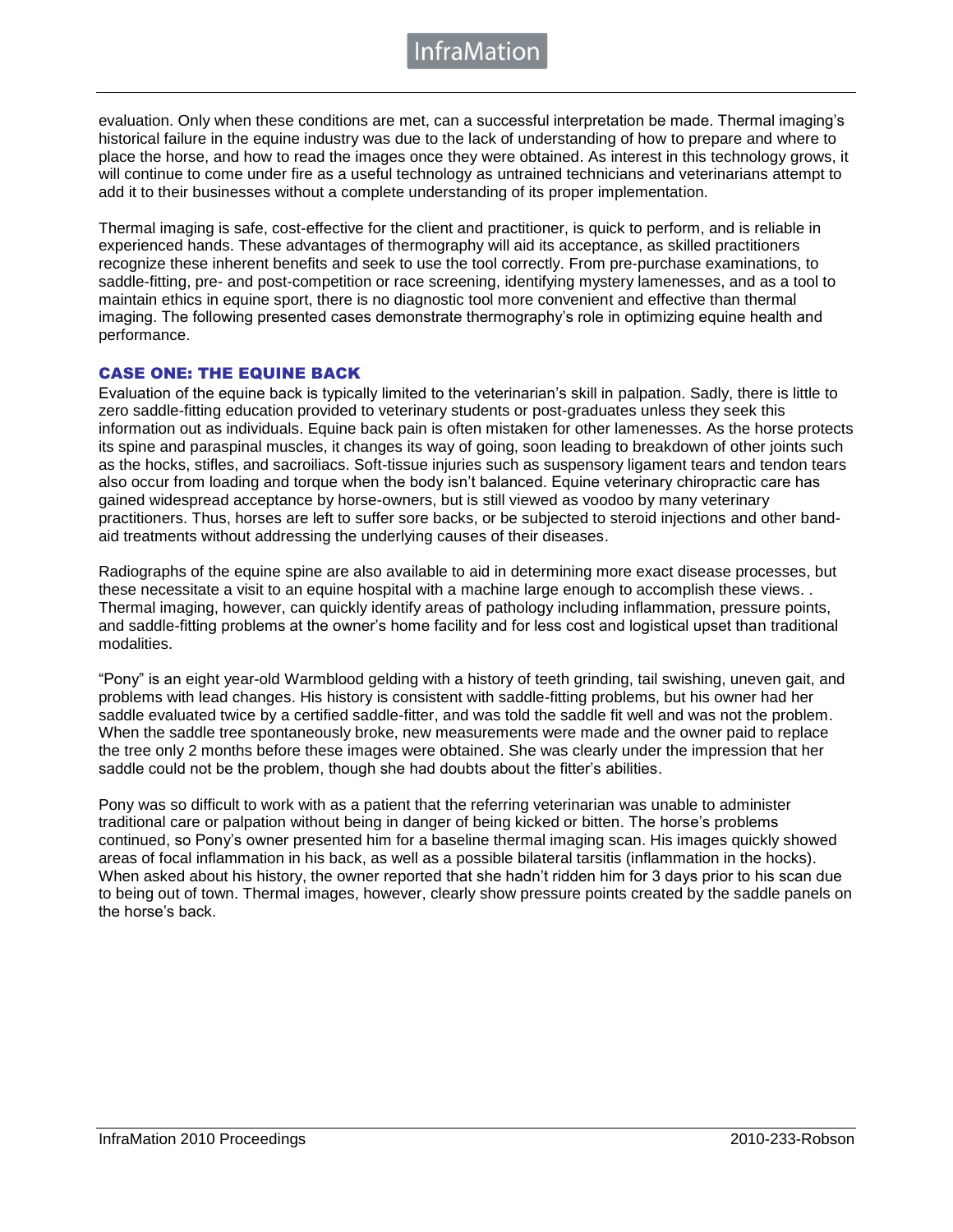# nfraMatior





*Figure 2. In the images at left, the white circles highlight pressure points created by the saddle. The saddle panels can almost be visualized along the patient's back, though he wasn't ridden for 3 days prior to imaging. Dorsal views were not obtained due to his behavior.*

These thermal imaging findings quickly prompted the owner to seek a second opinion on her saddle-fit. A Certified Master Saddler was able to evaluate the fit and determine that the current saddle was pinching the horse's shoulders, was too long for his back, tipped, and was falling to the side. A new saddle was ordered, and appropriate therapy was recommended, including rest, massage by the owner, anti-inflammatories, stretching, and ground work.

In this case, thermal imaging was able to pinpoint the horse's problem where a traditional work-up may have been difficult or dangerous, and the thermal images showed objective evidence of pressure and pain created by ill-fitting tack. The owner was able to return to riding her horse in appropriate equipment and the horse's demeanor quickly improved.

# CASE TWO: HELPING AN OWNER TO DECIDE A HORSE'S FATE

In the case of this ten year-old Thoroughbred mare, thermal imaging was used as a general screening tool to help an owner decide if she should continue with more expensive diagnostics and treatments to address her horse's lameness, or if retirement or euthanasia was a more appropriate choice.

"Lady" had been used as a racehorse and then retired to work as a children's lesson horse and low hunter. She always took a long time to warm-up, had a history of a club foot and badly rotated limb, and was most recently treated for a suspected suspensory ligament injury. Her owner requested a scan to determine if there were other issues present that would prevent the horse from returning to full soundness, or whether the horse would require ongoing care that she might not be able to provide.

A full horse scan was provided, and numerous problems were noted on thermal images.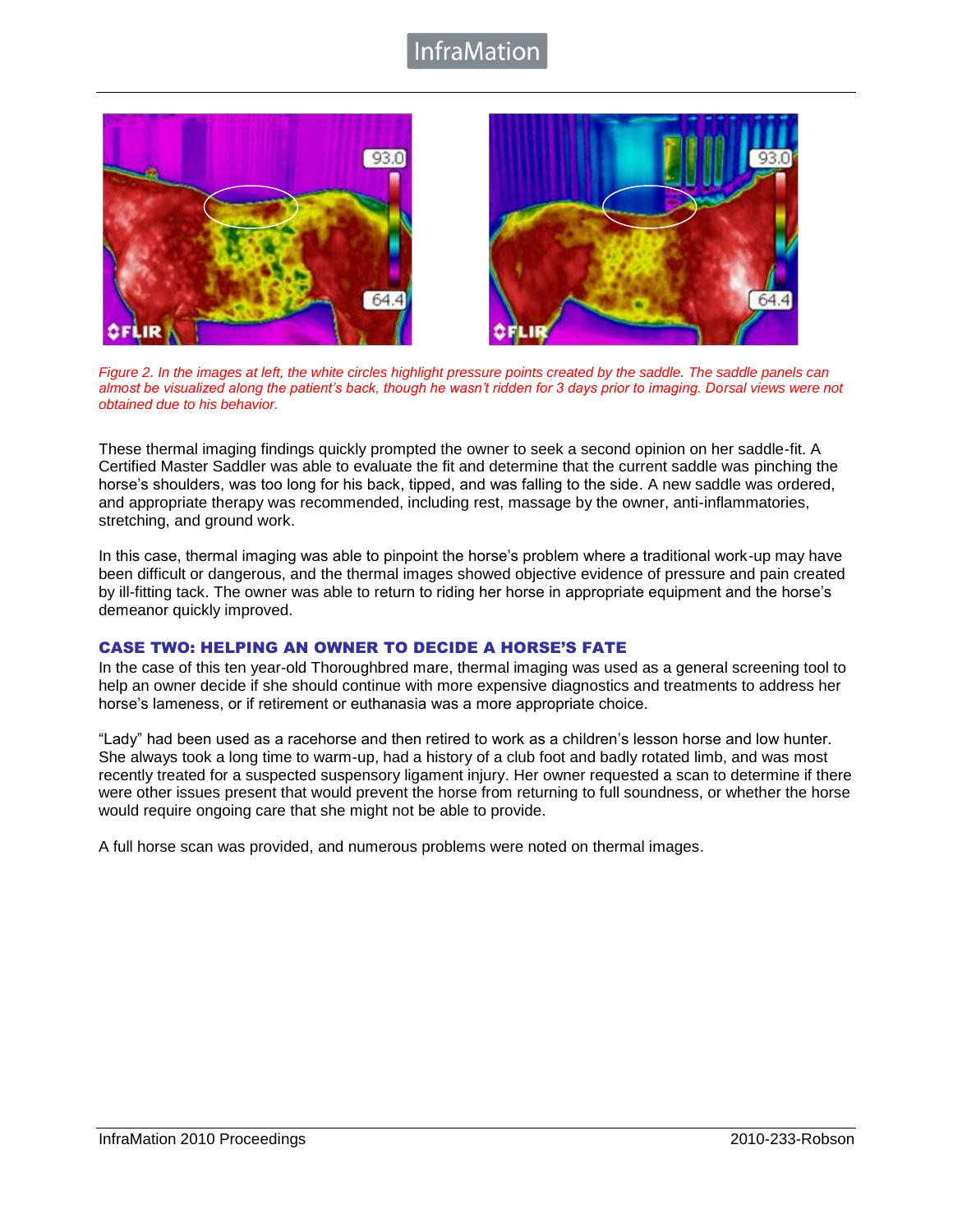# nfraMatior





*Figure 3. Thermal images provided useful information to an owner unsure of how to proceed with diagnostic tests. Multiple issues were found on the whole horse scan, supporting thermal imaging's role as a quick, inexpensive, and safe whole-horse imaging modality.*

Lady's images showed focal hotspots in her spine consistent with spinal arthritis or ligament inflammation, and paraspinal muscle inflammation. These areas would require further diagnostics to evaluate, but would explain her slow warm-up and crooked gait. She also showed decreased circulation in the right front foot (the club-foot), and bilateral tarsitis (inflammation in both hocks). These findings suggest that even after healing from her current injury, Lady will require ongoing maintenance to be performance sound. While the owner will ultimately have to decide what she wants to invest emotionally and financially into the patient, there is no other available modality could have provided whole horse information so quickly and inexpensively.

# CASE THREE: THE PERFORMANCE RACEHORSE

Most racehorses and upper level show horses are financial commodities, not pets. When their performance decreases, their value also drops. Having a quick and effective diagnostic evaluation tool is imperative in keeping these horses sound and performing maximally. Performance horses present with many different lesions on thermal imaging scans – from tendon and ligament tears (confirmed with anatomic imaging), to bone inflammation, muscle inflammation or atrophy, splints, and other performance limiting injuries. This particular patient was presented due to lethargy and toe-stabbing.

In this case, thermal imaging demonstrated general muscle inflammation, an area of muscle trauma, and an area later identified as a sole bruise. The attending veterinarian treated the horse before seeing the imaging report, and later confirmed all findings documented by thermal imaging in the horse's interpretation. Subsequently, all horses in the barn have undergone baseline thermal imaging scans.





*Figure 4.*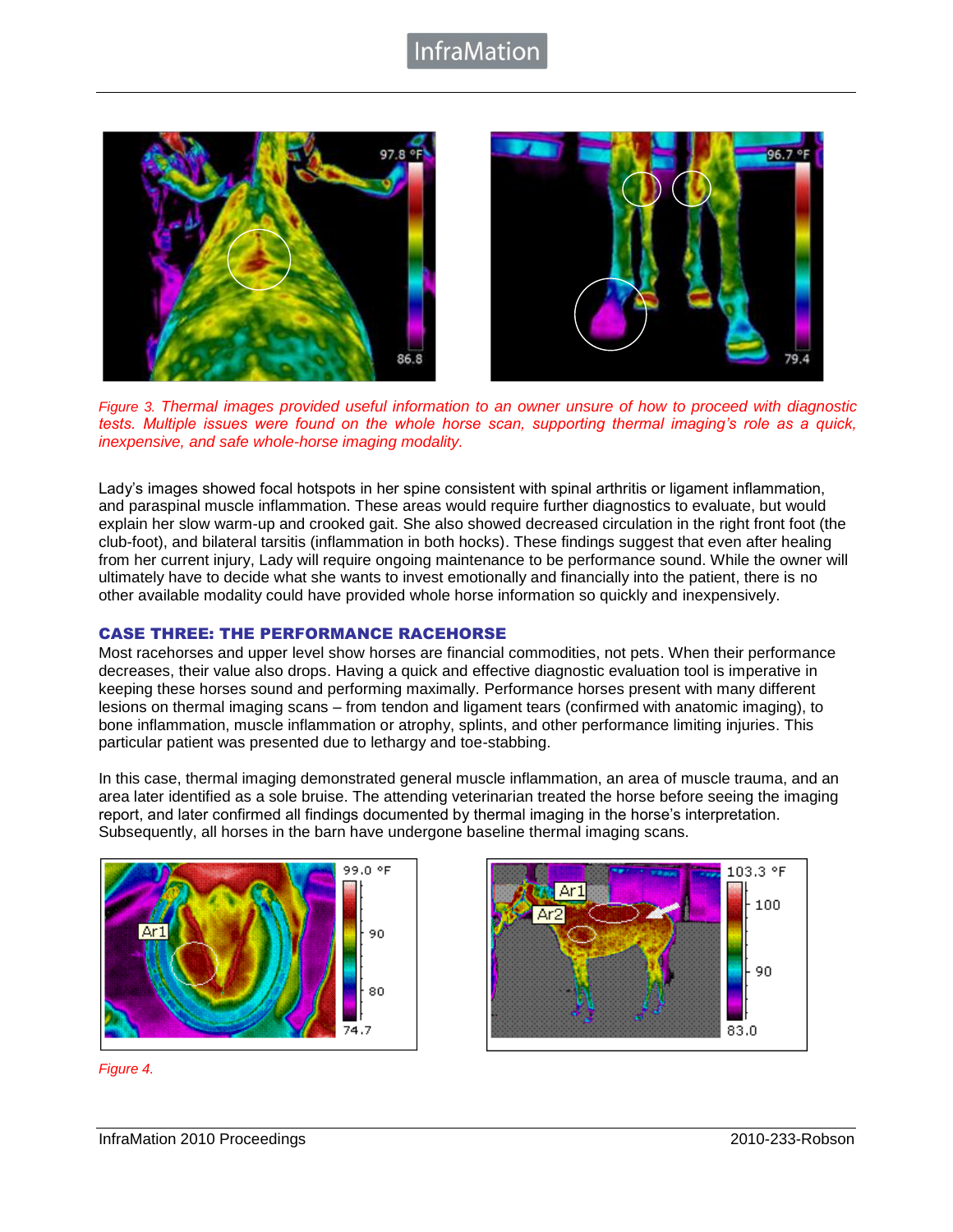**InfraMatior** 

## CASE FOUR: SERIAL DOCUMENTATION

One of the best uses of thermal imaging is serial imaging of a lesion to monitor healing. While ultrasound is also useful for soft-tissue evaluation, the cost and small examination area involved can limit its use. Thermal imaging can quickly monitor healing of both soft-tissue and bony lesions through serial analysis of heat signature. In the example shown, the horse presented for a hot "splint" – an inflammatory lesion on the inside of the leg created by stress or trauma. While palpation may suggest the lesion is "cold" and the horse is ready to go back to work, thermal imaging can provide a more sensitive evaluation.



### *Figure 5.*

Thermal imaging should not be a replacement for a veterinary evaluation, but can help to direct therapy, and localize lesions, as well as providing evidence of healing or delayed healing of injuries.

## CASE FIVE: MY ACHING FEET!

Thermal imaging is a very useful tool for industry farriers. From hoof bruises to abscesses, imbalances and founder, the quick and easy heat detection it provides is invaluable for looking at hooves. In this case, thermal imaging was able to guide quick evaluation and treatment of a recently shod horse.

This seventeen year-old quarter horse gelding had been shod in full pads after a bar shoe put excessive pressure on the heels, and the sole had become unhealthy. Though a temporary solution, the pad was applied to support the foot while medicated packing could treat the sole. When the horse was imaged two days later as part of a separate study, the obvious discrepancy in the hoof temperature called for immediate attention. The horse was found to be unsound at the trot, and quick action based on the images may have saved him from worse consequences.



**OFLIR** 

*Figure 6.*